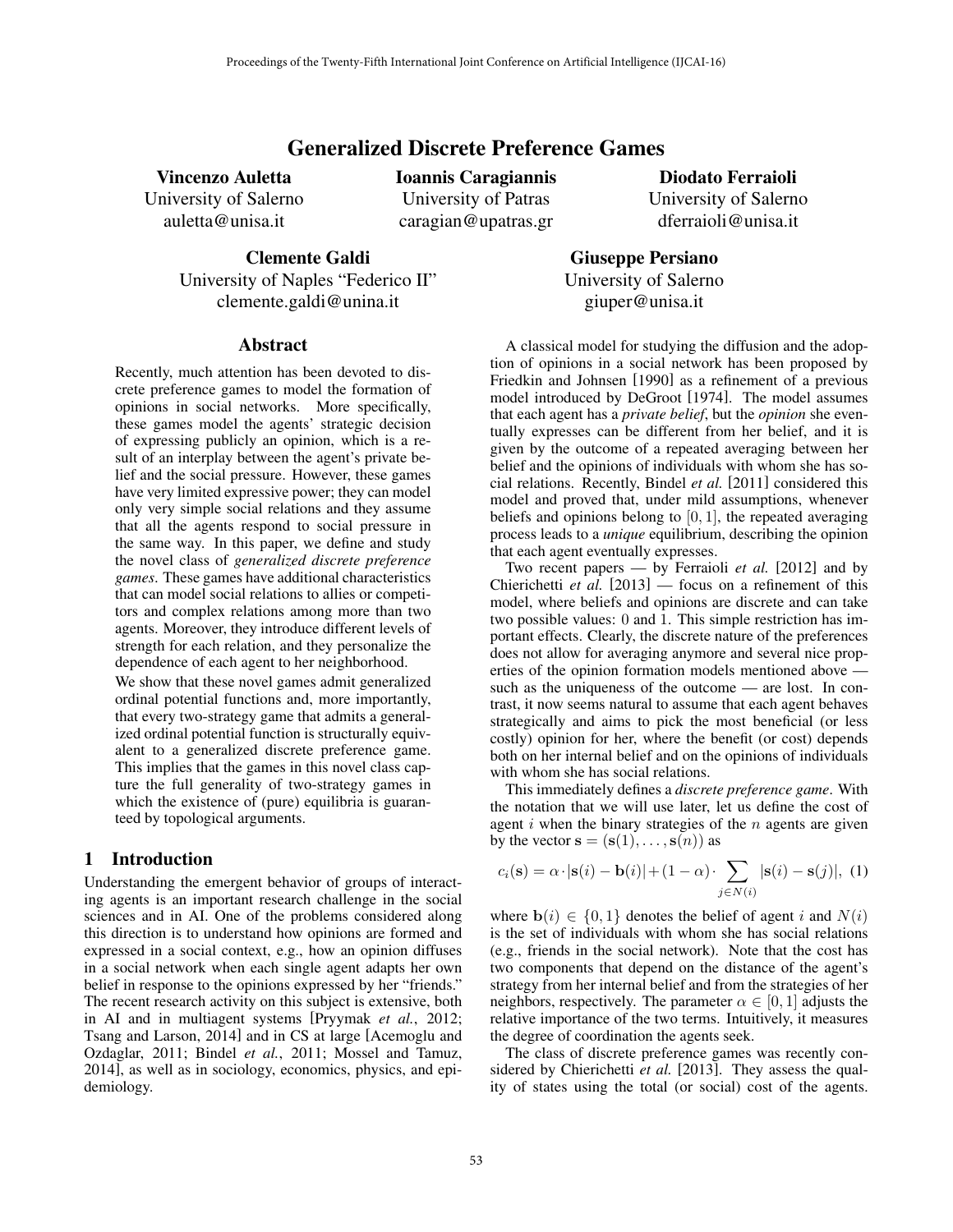Their findings include tight bounds on the price of stability for discrete preference games as well as conditions that imply that states of minimum social cost are always equilibria. These results come in contrast to the price of anarchy that can be unbounded; the same result has also been observed independently by Ferraioli *et al.* [2012]. Recently, Auletta *et al.* [2015] also proved that a best response dynamics can lead from the truthful profile (in which agents' opinion coincides with their belief) to an equilibrium in which the majority has been subverted.

Still discrete preference games have evident limitations. In order to overcome them, we significantly generalize the model; this is our main conceptual contribution. Chierichetti *et al.* [2013] generalized these games to more than two strategies per agent. However, this kind of generalization faces the problem that it is not clear whether there exists an ideal metric for representing distances among opinions, and different results are obtained by adopting different metrics. In addition, games with two strategies per agent have been proved to be as general (and challenging) as possible from the computational complexity point of view; see [Fabrikant *et al.*, 2004]. For these reasons, we keep the two-strategy restriction and instead consider richer relations among agents. For example, the facts that each agent treats her neighbors equally, she seeks agreement to all of them, and all social relations include only two agents are obvious limitations of discrete preference games. In contrast, we would like to (1) model social relations to both allies or competitors, (2) include complex relations between more than two agents, (3) introduce different levels of strength for each relation, and (4) personalize the dependence of each agent to its neighborhood.

So, motivated by games that are inspired by constraint satisfaction optimization problems — such as cut games and party affiliation games; see, e.g., [Balcan *et al.*, 2013; Caragiannis *et al.*, 2014; Wooldridge *et al.*, 2013] — we define the broader class of *generalized discrete preference games*. In these games, the strategy of each agent is again a binary opinion. Social relations (or social constraints) are weighted Boolean formulas over the strategies of subsets of agents. Then, the cost of each agent depends on the total weight of the unsatisfied formulas whose outcome depend on the opinion of the agent; the particular dependence can be different from agent to agent. We give the detailed definition of generalized discrete preference games in Section 3, where we also present and discuss several examples.

Our main technical contributions are presented in Section 4. First, we kill many birds with one stone: in Theorem 1, we show that the negative sum of the weights of the satisfied formulas is a generalized ordinal potential function for such a game. Note that the same potential function may correspond to very different games and essentially describes the general structure of the Nash dynamics graph of each of them. In addition, depending on some details in the definition of the agents' costs, the potential function can be proved to be exact, weighted, or ordinal potential. As a consequence, we have that generalized discrete preference games always admit pure Nash equilibria, and that a finite sequence of best-response strategy updates always converges to an equilibrium. Potential functions usually reveal a structure in the underlying game and have turned out to be useful for a more deep understanding of it. For example, they have been useful in proving bounds on the price of stability [Anshelevich *et al.*, 2008] or in bounding the time required to reach equilibria or efficient states after best-response play [Awerbuch *et al.*, 2008]. We hope that the potential function we define can play such important roles for generalized ordinal potential games.

Second, and probably more importantly, in Theorem 4 we show that every game with two strategies per agent that admits a generalized ordinal potential is structurally equivalent (in particular, *better-response equivalent*) to a generalized discrete preference game. This implies that generalized discrete preference games capture the full generality of twostrategy games in which the existence of pure equilibria is guaranteed by topological arguments. This result is similar in spirit to the equivalence proved by Monderer and Shapley [1996] between exact potential and congestion games. This equivalence has been extremely useful for a deep understanding of the former class of games. On the other side, generalized ordinal potential games are still not well understood, even if it has been proved that they have many important applications such as in load balancing [Even-Dar *et al.*, 2007] and in wireless spectrum management [Wong *et al.*, 2014]. We hope that generalized discrete preference games can play the same role as congestion games for improving our knowledge about generalized ordinal potential games. Ideally, we would like to be able to prove properties of generalized ordinal potential games by focusing on equivalent generalized discrete preference games.

Other Related Work. The paper that is most closely related to ours is the one by Chierichetti *et al.* [2013] which we have discussed above. Independently, Ferraioli *et al.* [2012] have considered the same class of games, mostly focusing on the study of (noisy) best-response dynamics with respect to their convergence to equilibria or stable states. An interesting generalization has been proposed by Bhawalkar *et al.* [2013] who consider beliefs and opinions in [0*,* 1]; according to their model, in addition to the opinion expressed, the social relations of an agent are also part of her strategy and are selected so that connections to agents with similar opinions are more preferable.

In addition to the cited papers that study games involving Boolean variables and constraints, Bonzon *et al.* [2006] defined boolean games where, like generalized discrete preference games, the interdependence among agents is represented through boolean formulas involving their strategies. However, classical boolean games assume that formulas are not weighted, while we will see that weights are crucial for our equivalence result to hold. Recently, extensions to boolean games that include weights (e.g., see [Harrenstein *et al.*, 2014]) have been proposed, but still they are too restrictive for achieving our results.

Studies in social networks consider several phenomena related to the spread of social influence such as information cascading, network effects, epidemics, and more. The book of Easley and Kleinberg [2010] provides an excellent introduction to the theoretical treatment of such phenomena. From a different perspective, problems of this type have also been considered in the distributed computing literature, motivated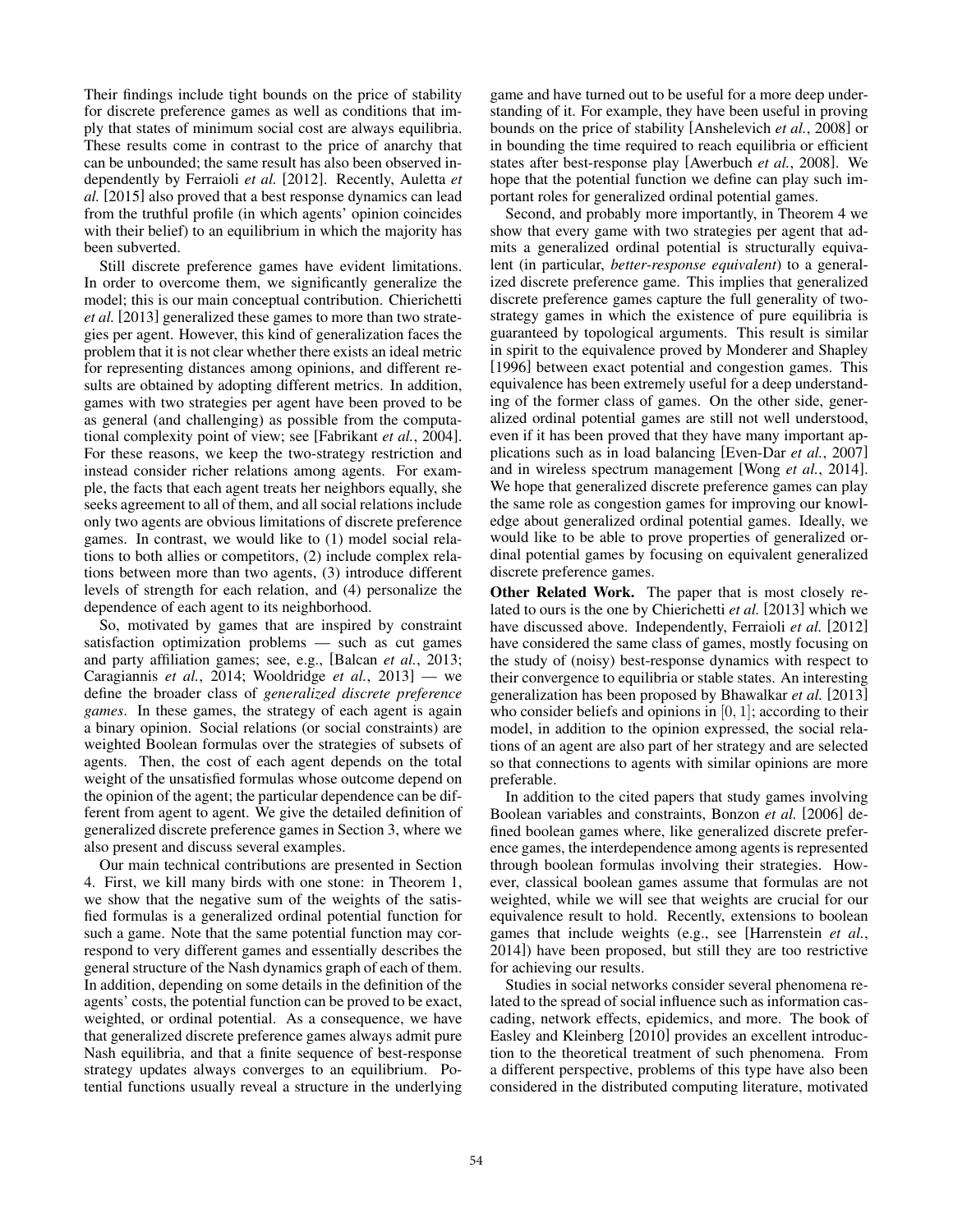by the need to control and restrict the influence of failures in distributed systems; e.g., see the survey by Peleg [2002] and the references therein.

# 2 Preliminaries

*Discrete preference games* are formally defined as follows. There are *n* agents; we use  $[n] = \{1, 2, \ldots, n\}$  to denote their set. Each agent corresponds to a distinct node of an undirected graph  $G = (V, E)$  that represents the *social network*; i.e., the network of social relations between the agents. Agent *i* has an (internal) *belief*  $\mathbf{b}(i) \in \{0, 1\}$  and her strategy set consists of the two alternatives that she can declare as her *opinion* (or *preference*), i.e.,  $s(i) \in \{0, 1\}$ . A *strategy profile* (or, simply, a *profile* or *state*) is a vector of strategies, with one strategy per agent. We use bold symbols for profiles; i.e.,  $\mathbf{s} = (\mathbf{s}(1), \dots, \mathbf{s}(n))$ . For  $y \in \{0, 1\}$ , we denote as  $\overline{y}$  the negation of *y*; i.e.,  $\overline{y} = 1 - y$ .

At a profile s, the cost of agent *i* is denoted by  $c_i(s)$  and is defined as in (1). A profile s is a *pure Nash equilibrium* (or, simply, an equilibrium) if  $c_i(s) \leq c_i(\overline{s(i)}, s_{-i})$  for every agent *i*. The notation  $(\overline{s(i)}, s_{-i})$  is used to refer to the state in which all agents besides agent *i* follow their strategies in state s and agent *i* follows strategy s(*i*). As observed in [Chierichetti *et al.*, 2013] and [Ferraioli *et al.*, 2012], discrete preference games always have equilibria. This follows using potential function arguments; we discuss potential functions of different types below.

Following the standard terminology in the game theory literature, we say that a game is an *exact potential game* if there exists a function  $\Phi$  defined over the states of the game such that the following condition holds: For every two states  $(s, \mathbf{x}_{-i})$  and  $(s', \mathbf{x}_{-i})$  that differ in the strategy of agent *i*,  $c_i(s, \mathbf{x}_{-i}) - c_i(s', \mathbf{x}_{-i}) = \Phi(s, \mathbf{x}_{-i}) - \Phi(s', \mathbf{x}_{-i}).$  It is a *weighted potential game* if there exists a function  $\Phi$  and positive weights  $(v_i)_{i \in [n]}$  so that the above condition becomes  $c_i(s, \mathbf{x}_{-i}) - c_i(s', \mathbf{x}_{-i}) = v_i \cdot (\Phi(s, \mathbf{x}_{-i}) - \Phi(s', \mathbf{x}_{-i}))$ . It is an *ordinal potential game* if there exists a function  $\Phi$  such that the condition becomes  $c_i(s, \mathbf{x}_{-i}) - c_i(s', \mathbf{x}_{-i}) > 0 \Leftrightarrow$  $\Phi(s, \mathbf{x}_{-i}) - \Phi(s', \mathbf{x}_{-i}) > 0$ ; Finally, it is a *generalized ordinal potential game* if there exists a function  $\Phi$  such that  $c_i(s, \mathbf{x}_{-i}) - c_i(s', \mathbf{x}_{-i}) > 0 \Rightarrow \Phi(s, \mathbf{x}_{-i}) - \Phi(s', \mathbf{x}_{-i}) > 0.$ 

Note that each class generalizes the previous one. It is a folklore result — e.g., see Monderer and Shapley [1996] — that every (finite) generalized ordinal potential game has at least one Nash equilibrium and it can be reached through cost-decreasing strategy updates of the agents. Specifically, any local minimum of the potential function corresponds to an equilibrium of the game. The opposite  $-$  i.e., the fact that equilibria always correspond to local minima of the potential function — is true for ordinal potential games but it is not necessarily true for generalized ordinal potential games.

### 3 Generalized Discrete Preference Games

We are now ready to define the broader class of *generalized discrete preference* (GDP) games. Like in discrete preference games, again we assume that every agent *i* has a private belief  $\mathbf{b}(i) \in \{0,1\}$  and that her strategy  $\mathbf{s}(i)$  is a preference from the strategy set *{*0*,* 1*}*. However, in contrast to discrete preference games, agents are not only interested in agreeing to their neighbors and more complex *constraints* can be used to represent their preferences. Specifically, we define a *social constraint* as a Boolean formula involving the opinions (but not the beliefs) of a subset of agents. For example, the social constraint  $C(s)=(s(i) \wedge s(j)) \vee (s(i) \wedge s(j))$ involves agents *i* and *j* and is satisfied when the opinions of *i* and *j* are different. In addition to social constraints, GDP games have *belief constraints*; these constraints are true when the expressed opinion of an agent coincides with her belief. Specifically, the belief constraint  $B_i(\mathbf{s})$  of agent *i* is  $B_i(\mathbf{s}) = (\mathbf{s}(i) \wedge \mathbf{b}(i)) \vee (\mathbf{s}(i) \wedge \mathbf{b}(i))$  and, unlike social constraints, involves only the opinion and the belief of agent *i*. Sometimes, we will use the equivalent constraint  $B_i(\mathbf{s}) = \mathbf{s}(i)$  (respectively,  $B_i(\mathbf{s}) = \mathbf{s}(i)$ ) if  $\mathbf{b}(i) = 0$  (respectively,  $\mathbf{b}(i)=1$ ). A set *C* of constraints is *feasible* if, for every agent  $i$ , at most one of the two belief constraints  $s(i)$ and  $s(i)$  belongs to  $C$ .

In a generalized discrete preference game, each constraint *C* has a non-negative *weight W*(*C*). For any agent *i* and for any profile s, we also denote by  $w_i(s)$  the sum of the weights of the constraints involving agent *i* that are satisfied at s. Furthermore, we denote by  $w_i$  the sum of the weights of all constraints that involve agent *i* and we denote by *w*(s) the sum of all constraints satisfied at s. Also, we let *w* denote the sum of the weights of all constraints.

The *cost*  $c_i$ (s) of agent *i* in profile s is defined through a monotone non-decreasing function  $F_i: \mathbb{R}_{\geq 0} \to \mathbb{R}_{\geq 0}$  on the weight of the constraints that involve *i* and are unsatisfied at s. More precisely, we have  $c_i(s) = F_i(w_i - w_i(s))$ . Note that using different functions  $F_i$  we can model agents that evaluate their social relationships in different ways. We emphasize that, in the definition of the cost of agent *i*, the function  $F_i$ gets as input the *total* weight of *all* unsatisfied constraints that involve *i*. In a sense, an agent cares about all (belief and social) constraints she is involved in and cannot disregard any constraint. Observe that, through these agent-specific functions is possible to model agents that give different importance to the constraints in which they are involved, even if constraint weights are common to each agent. An example of such a setting is described later.

To sum up, a *generalized discrete preference game* is a tuple  $([n], \mathcal{C}, W, (F_i)_{i \in [n]})$ , where  $\mathcal C$  is a feasible set of constraints, *W* is the weight function and  $F_i$  is the cost function of *i*. Next we give examples showcasing the expressiveness of GDP games.

Examples. We give examples of games that fall within our class, mostly focusing on notions that will be used again later. A constraint *C* is an *equality-constraint* if it is satisfied only when all agents involved in *C* have the same opinion. Formally, *C* is an equality-constraint on  $N \subseteq [n]$  if  $C(\mathbf{s}) = \left(\bigwedge_{i \in N} s_i\right) \vee \left(\bigwedge_{i \in N} \overline{s}_i\right)$ . This allows to easily model a group of agents that want to agree with each other. A constraint *C* is an *or-constraint* if it is satisfied in all profiles except the ones in which the agents involved in *C* have a specific configuration. Formally, *C* is an or-constraint on *N* if  $C(\mathbf{s}) = \overline{\bigvee_{i \in N} \ell_i}$ , where  $\ell_i \in \{s_i, \overline{s}_i\}$ . This allows to model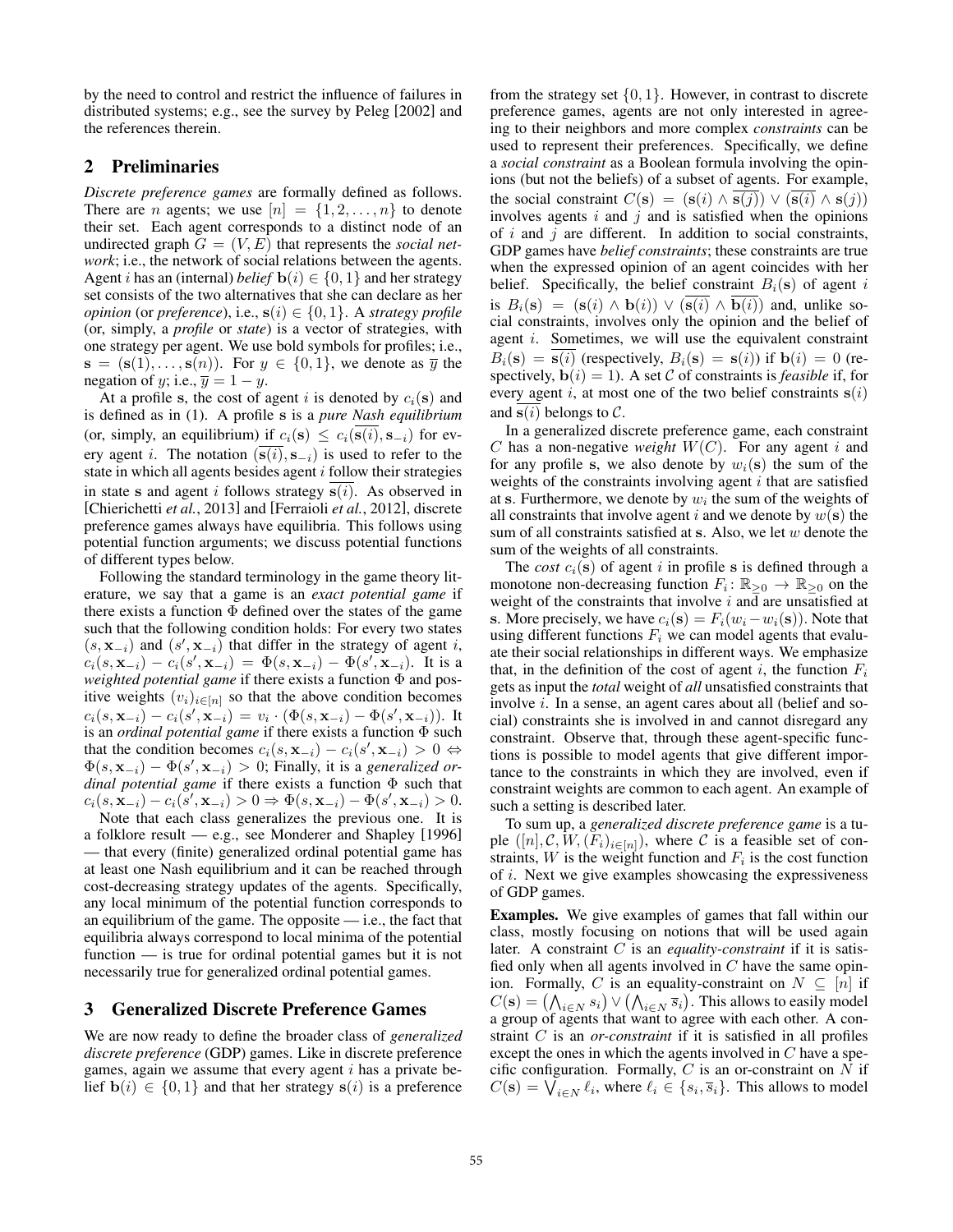the natural requirement of an agent that wants to avoid a specific configuration.

We also introduce another class of constraints, that, even though it is less natural than previous ones, it will turn out to be sometimes useful for characterizing the behavior of GDP games. Specifically, a constraint *C* is a *switch-constraint* if every time an agent that is involved in the constraint switches her preference then the constraint switches between satisfied and unsatisfied. Formally, *C* is a switch-constraint on set *N* of agents if  $C(\mathbf{s}) = \bigoplus_{i \in N} \ell_i$ , where  $\ell_i \in \{s_i, \overline{s}_i\}$ . Informally, a switch constraint represents a parity requirement.

According to the definition of GDP games, the weight of a constraint is the same for all agents involved in the constraint. Nevertheless, as we will show next, this restriction still allows to implement many natural cost functions<sup>1</sup>.

In particular, very natural cost definitions can be obtained using specific choices for the  $F_i$  functions. For example, the cost function, according to which an agent tries to minimize the sum of the weights of the unsatisfied constraints in which she is interested, can be modeled by the *identity* function; that is,  $F_i(r) = r$  for each  $r \geq 0$ .

In another natural example, the cost function assigns to the belief constraint an agent-specific weight that is different from the one assigned to social constraints. For example, consider the following cost function  $c_i(\mathbf{s}) = \alpha(1 - B_i(\mathbf{s}))$  +  $(1 - \alpha) \frac{d_i - n_i(\mathbf{s})}{d_i}$  where  $d_i$  is the number of social constraints in which *i* is involved and  $n_i(s)$  is the number of social constraints in which *i* is involved among those that are satisfied at s. This cost function then balances among the closeness to agent's own belief and the fraction of satisfied constraints in which she is involved. Even though in our definition the weight of a constraint is the same for all agents, we can implement this cost function through a *weighted identity* function *F*<sub>i</sub>; i.e.,  $F_i(r) = v_i r$  for any  $r \geq 0$ , where  $v_i > 0$ . Indeed, we can set  $W(B_i) = \alpha d_i$  for each  $i \in [n]$ ,  $W(C) = 1 - \alpha$  for each social constraint  $C \in \mathcal{C}$  and  $v_i = \frac{1}{d_i}$  for each  $i \in [n]$ .

Another natural class of cost functions is the one according to which agents are happy if and only if the sum of weights of the unsatisfied constraints is less than the sum of weights of satisfied constraints. This can be achieved by using the *majority* function, i.e.,  $F_i(r) = 1$  if  $r \ge \frac{w_i}{r_i^2}$  and  $F_i(r) = 0$  otherwise. We can also consider *threshold* functions, according to which the agents are happy if and only if the sum of weights of the unsatisfied constraints is less than some threshold *T*, i.e.,  $F_i(r) = 1$  if  $r \geq T$  and  $F_i(r) = 0$  otherwise.

Note that discrete preference games are the special case of GDP games in which all non-belief constraints are equality constraints for pairs of agents and the cost of each agent is defined using the identity function.

### 4 Existence of Equilibria

We present our structural results in this section. We begin by proving that GDP games are generalized ordinal potential games. As such, they always admit a pure Nash equilibrium.

**Theorem 1.** Let  $\mathcal{G} = ([n], \mathcal{C}, W, (F_i)_{i \in [n]})$  be a generalized discrete preference game. The function  $-w(s)$  is a general*ized ordinal potential function for G.*

*Proof.* Consider an agent *i* and profile s. Without loss of generality, let us assume that  $c_i(0, \mathbf{s}_{-i}) - c_i(1, \mathbf{s}_{-i}) > 0$ ; we will show that  $w(1, s_{-i}) - w(0, s_{-i}) > 0$ .

By the definition of the cost of agent *i*, we have  $F_i(w_i$  $w_i(0, s_{-i})$  –  $F_i(w_i - w_i(1, s_{-i})) > 0$  and, since the function *F*<sub>*i*</sub> is monotone non-decreasing,  $w_i(0, s_{-i}) - w_i(1, s_{-i}) < 0$ . Now, for the total weight of constraints that do not depend on the opinion or the belief of agent *i*, we obviously have

$$
w(0, \mathbf{s}_{-i}) - w_i(0, \mathbf{s}_{-i}) = w(1, \mathbf{s}_{-i}) - w_i(1, \mathbf{s}_{-i}).
$$
 (2)

Hence,  $w(1, s_{-i}) - w(0, s_{-i}) > 0$ , as desired.  $\Box$ 

The function  $-w(s)$  gives a stronger characterization for special subclasses of GDP games.

**Proposition 2.** Let  $\mathcal{G} = ([n], \mathcal{C}, W, (F_i)_{i \in [n]})$  be a general*ized discrete preference game. Then, the function w*(s) *is: An exact potential for G if the Fi's are identity functions; a weighted potential for G if the Fi's are weighted identity functions; an ordinal potential for G if every constraint*  $C \in \mathcal{C}$  *is a switch-constraint and the Fi's are majority functions.*

*Proof.* Consider an agent *i* and profile s. Let us first assume that  $F_i$  is a weighted identity function with  $F_i(r) = v_i \cdot r$ . Hence,  $c_i(0, s_{-i}) - c_i(1, s_{-i}) = v_i \cdot (w_i - w_i(0, s_{-i}))$  $v_i \cdot (w_i - w_i(1, \mathbf{s}_{-i})) = v_i \cdot (w_i(1, \mathbf{s}_{-i}) - w_i(0, \mathbf{s}_{-i})) =$  $v_i \cdot (w(1, \mathbf{s}_{-i}) - w(0, \mathbf{s}_{-i}))$ , where the last equality follows by the observation (2) above. The claim for identity functions follows by setting  $v_i = 1$  for every agent *i*.

Now, let us focus on a generalized discrete preference game with switch constraints and majority functions for the definition of agents' cost. Since we have already proved that  $-w(s)$  is a generalized ordinal potential function, all that is left to prove is that  $w(0, s_{-i}) - w(1, s_{-i}) < 0$  implies  $c_i(0, \mathbf{s}_{-i}) - c_i(1, \mathbf{s}_{-i}) > 0.$ 

From observation (2),  $w(0, \mathbf{s}_{-i}) - w(1, \mathbf{s}_{-i}) < 0$  implies that  $w_i(0, s_{-i}) - w_i(1, s_{-i}) < 0$  for every s and *i*. Furthermore, for switch constraints we have that  $w_i(0, s_{-i})$  +  $w_i(1, s_{-i}) = w_i$ . Therefore we obtain that  $w_i(1, s_{-i})$  $\frac{w_i}{2}$  and  $w_i(0, s_{-i}) < \frac{w_i}{2}$ . Since  $F_i$  is the majority function, it follows that  $c_i(0, s_{-i}) - c_i(1, s_{-i}) > 0$ .

Let us note that Proposition 2 is, in a sense, "tight". For the first two cases of Proposition 2, it is easy to construct GDP games with non-identity and non-weighted identity functions that do not admit exact and weighted potential functions, respectively. We give examples indicating that, by slightly deviating from either of the assumptions of switch constraints or majority functions, we obtain games that do not admit an ordinal potential function.

Indeed, we will first show that if  $F_i$  are threshold (but not majority) functions, we may have a game that does not admit an ordinal potential function. Consider a game with two agents, the switch constraints  $C_1 = s_1 \oplus \overline{s}_2$  and  $C_2 = s_1 \oplus s_2$ and the belief constraints  $B_1 = s_1$  and  $B_2 = s_2$  with weights  $W(C_1)=1, W(C_2)=2, W(B_1)=1$  and  $W(B_2)=2$ .  $F_1$  is the majority function and  $F_2$  is a threshold function

<sup>&</sup>lt;sup>1</sup>Clearly, it is possible to introduce in the game player-specific unrelated weights. However, this will break our equivalence result.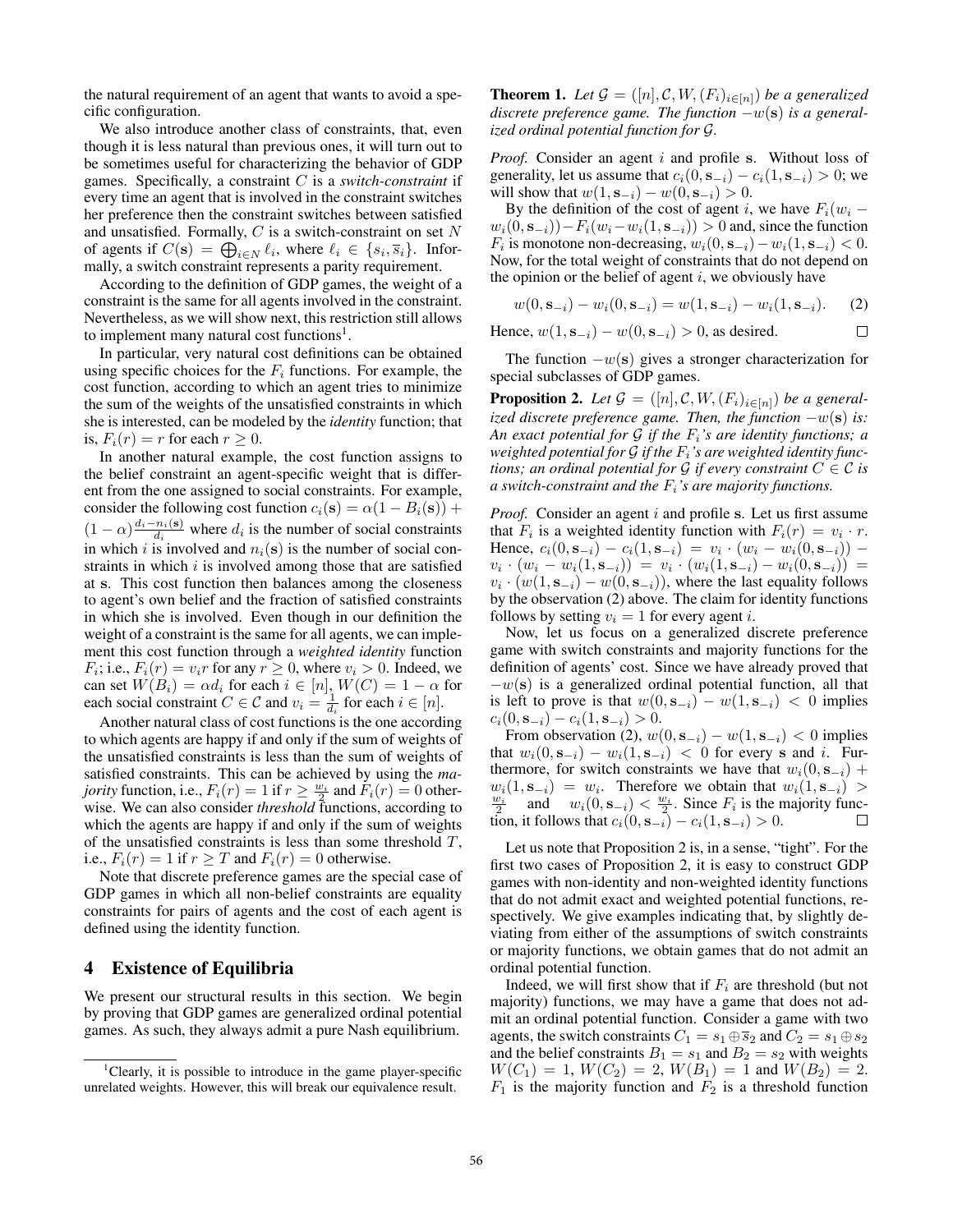with a threshold at 5. Suppose that an ordinal potential  $\Phi$ exists. It is easy to see that  $c_1(0,0) > c_1(1,0)$  and, hence, it must also be  $\Phi(0,0) > \Phi(1,0)$ . On the other side, we can easily verify that  $c_2(0,0) = c_2(0,1), c_1(0,1) = c_1(1,1)$ and  $c_2(1, 1) = c_2(1, 0)$ . Hence, it should also be  $\Phi(0, 0) =$  $\Phi(0, 1) = \Phi(1, 1) = \Phi(1, 0)$ , a contradiction.

The same may happen if the *Fi*'s are majority functions but there are non-switch constraints. Consider a game with three agents, the switch constraint  $C_1 = s_1 \oplus \overline{s}_2$ , two orconstraints  $C_2 = s_1 \vee s_3$  and  $C_3 = s_2 \vee s_3$ , and belief constraints  $B_1 = s_1$ ,  $B_2 = s_2$ , and  $B_3 = s_3$  with weights  $W(C_1) = W(B_1) = W(B_2) = W(B_3) = 3, W(C_2) = 2,$  $W(C_3) = 8$ . We can easily verify that  $c_1(0, 1, 1) = 1$ but  $c_1(1,1,1) = c_2(1,1,1) = c_2(1,0,1) = c_1(1,0,1) =$  $c_1(0,0,1) = c_2(0,0,1) = c_2(0,1,1) = 0$ . An ordinal potential function  $\Phi$  should then satisfy  $\Phi(0,1,1) > \Phi(1,1,1) =$  $\Phi(1,0,1) = \Phi(0,0,1) = \Phi(0,1,1)$ , a contradiction.

#### 4.1 Better-Response Equivalence

We now define the concept of better-response equivalence in order to state the main theorem of this section.

**Definition 3.** *Two games*  $G = ([n], (S_i)_{i \in [n]}, (c_i)_{i \in [n]})$  *and*  $\mathcal{G}' = ([n], (S_i)_{i \in [n]}, (c'_i)_{i \in [n]})$  with the same set of profiles *S are* better-response equivalent *if, for every pair of profiles*  $s, s' \in S$  *that differ in the strategy of only one agent (say <i>i*), *we have that*  $c_i(\mathbf{s}) > c_i(\mathbf{s}')$  *if and only if*  $c'_i(\mathbf{s}) > c'_i(\mathbf{s}')$ *.* 

Clearly, one could construct artificial classes of games that are better-response equivalent to generalized ordinal potential games. The importance of our next statement is that it involves a very *natural* class of games, namely GDP games.

Theorem 4. *Any two-strategy generalized ordinal potential game G is better-response equivalent to a generalized discrete preference game*  $\mathcal{G}'$ .

The rest of this subsection is devoted to proving Theorem 4. Without loss of generality, we assume that the strategy set of each agent of  $G$  is  $\{0, 1\}$ . The profiles can then be identified with the nodes of an *n*-dimensional undirected hypercube. An undirected edge  $(s, s')$  of the hypercube connects two profiles that differ in the strategy of a single agent; e.g.,  $\mathbf{s} = (0, \mathbf{s}_{-i})$  and  $\mathbf{s}' = (1, \mathbf{s}_{-i})$ , for some  $i \in [n]$ . Sometimes we denote edge  $({\bf s},{\bf s}')$  by  $({\bf s},i)$  or, equivalently, by  $({\bf s}',i)$  and call it a *dimension*-*i* edge.

**Directing and Tagging Edges.** If  $(s, s')$  is a dimension-*i* edge and  $c_i(s) > c_i(s')$ , then we direct it from s to s'. If instead  $c_i(\mathbf{s}) = c_i(\mathbf{s}')$ , the edge is left undirected. Notice that, since  $G$  is a generalized ordinal potential game, the partially directed hypercube is essentially the Nash dynamics graph of *G* and contains no cycle consisting only of directed edges. Then we tag undirected edges as *good* as long as we can do so without creating a cycle consisting solely of directed and good edges. Remaining edges are called *bad*.

**Claim 5.** For each pair of profiles  $s, s'$ , there is an undirected *path on the partially directed hypercube between* s *and* s' *that does not use bad edges.*

*Proof.* Suppose that all undirected paths from s to s' contain some bad edge. If we tag at least one bad edge as good, no cycle is created, a contradiction.  $\Box$  Defining the Constraints. Let us now start to describe the generalized discrete preference game  $G'$  that will turn out to be equivalent to *G*. It has two types of constraints.

*Node constraints*: For every node s of the hypercube,  $\mathcal{G}'$ has constraint  $V(s)$  that is satisfied at all profiles except at s. It is easy to see that  $V(s)$  can be expressed as an or-constraint and that every agent is involved in  $V(\mathbf{s})$ .

*Edge constraints*: For every edge  $(s, i)$ ,  $\mathcal{G}'$  has constraint  $E(\mathbf{s}, i)$  that is satisfied at all profiles except at each endpoints,  $(0, \mathbf{s}_{-i})$  and at  $(1, \mathbf{s}_{-i})$ . It is easy to see that  $E(\mathbf{s}, i)$  can be expressed as an or-constraint that involves all agents except *i*.

Defining the Constraint Weights. In order to define the weights of the constraints, let us fix some additional notation. We will identify a constraint with its weight. Thus, the weight of the constraint associated with edge  $(s, i)$  is  $E(s, i)$  and the weight of the constraint associated with node s is  $V(\mathbf{s})$ . We also denote by  $E(s)$  the weight of all edge constraints incident to s; that is,  $E(\mathbf{s}) = \sum_{i} E(\mathbf{s}, i)$ . Similarly, for an agent *i* we denote by  $E(i)$  the sum of the weights of all dimension*i* edge constraints; that is,  $E(i) = \sum_{s} E(s, i)$ . Finally, we denote by  $V = \sum_{s} V(s)$  the sum of the weights of all node constraints and by  $E = \sum_{s,i} E(s,i)$  the sum of the weights of all edge constraints.

We assign weight 0 to each edge constraint, except for the ones corresponding to bad edges that have weight 2*<sup>n</sup>*.

The weights of the node constraints are determined as follows. We remove all bad edges from the (partially directed) hypercube and contract good edges by merging endpoints into super-nodes. By Claim 5 and by the tagging procedure, the resulting graph is a connected directed acyclic graph (DAG); that is, ignoring direction, for every two super-nodes *X* and *Y* , the DAG contains a directed path between *X* and *Y* . Weights of the node constraints are determined so that the two following properties hold: If  $s$  and  $s'$  belong to the same super-node *X* of the DAG, then  $V(s) + E(s) =$  $V(\mathbf{s}') + E(\mathbf{s}')$ , and we set  $W(X) = V(\mathbf{s}) + E(\mathbf{s})$ ; If s and  $s'$  belong to different super-nodes  $X$  and  $Y$  and there is a directed path from *X* to *Y*, then  $W(X) = V(s) + E(s)$  $V(s') + E(s') = W(Y).$ 

Note that an assignment satisfying both these properties always exists. Indeed, we can determine the weights of the node constraints according to a topological ordering of the super-nodes of the DAG. For every super-node *X* of indegree 0, we determine the node  $s^*$  with the maximum  $E(s^*)$ among all of its nodes and set  $V(s^*) = N = (n + 1)2^n$ . Then we set  $V(s) = N - E(s) + E(s^*)$  for all the other nodes s of *X*. Observe that  $W(X) = N + E(s^*)$ . Suppose now that we have set the weights for all super-nodes that have an out-going edge to super-node *Y* and let *X* be the such super-node that minimizes  $W(X)$ . Then for all nodes  $\mathbf{s}'$  of *Y* we set  $V(\mathbf{s}') = W(X) - 1 - E(\mathbf{s}')$ . Observe that  $W(Y) = W(X) - 1.$ 

We next prove that these weights are non-negative. Let s be a node, *Y*<sup>s</sup> be the corresponding super-node. Consider the super-nodes of in-degree 0 from which it is possible to reach  $Y_s$  in the DAG and let  $X$  be the such super-node that minimizes  $W(X)$ . We have  $V(s) \geq W(X) - \text{dist}(Y_s, X) E(\mathbf{s}')$ , where dist( $Y_s$ , X) denotes the distance between X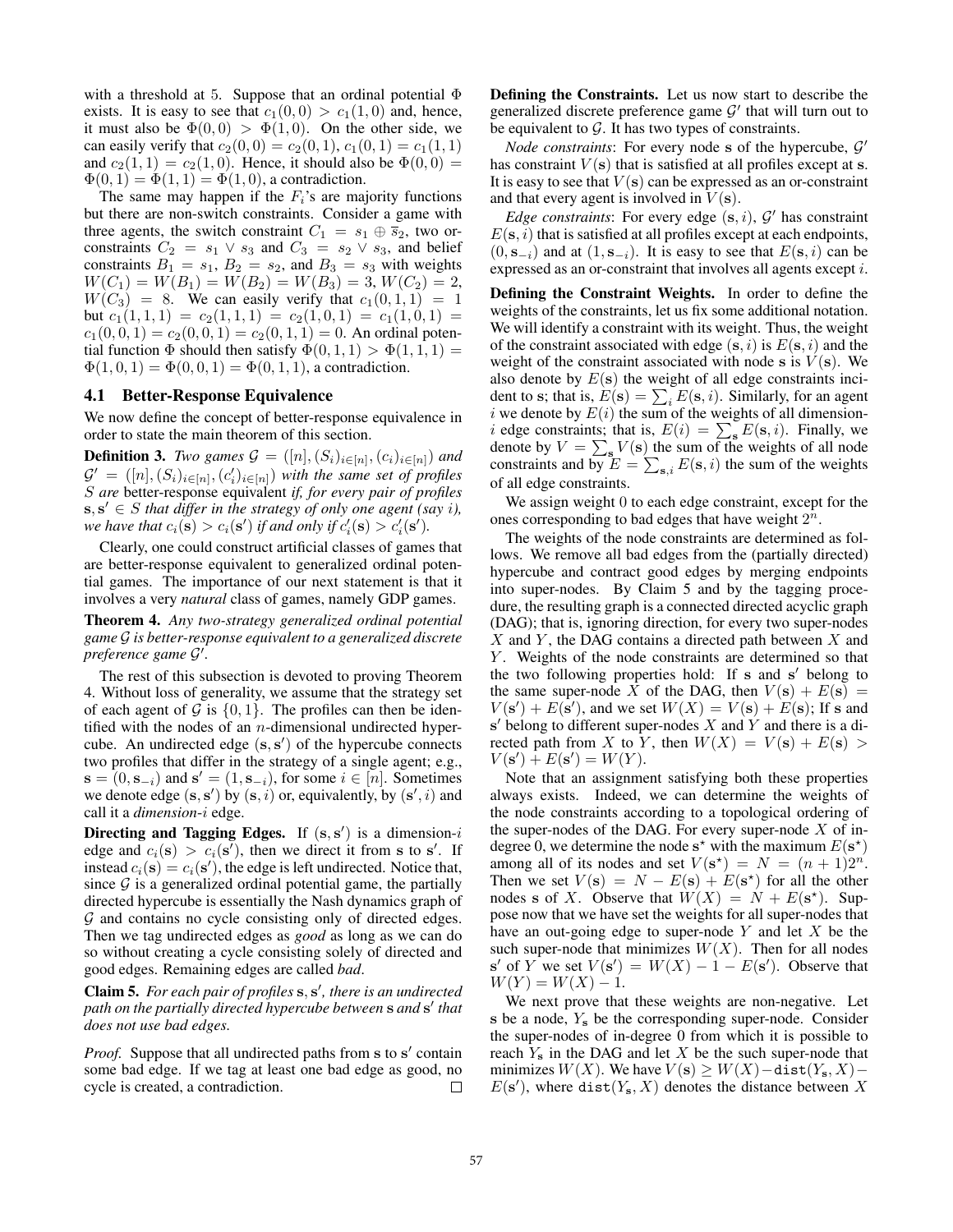and  $Y_s$  in the DAG. Since  $W(X) \ge N$ , dist $(Y_s, X) \le 2^n$ 1 and  $E(s') \leq n2^n$ , we have that our choice of *N* is sufficient to make  $V(\mathbf{s}) \geq 0$  for every node s.

**Determining the**  $F_i$ **'s.** Remember that  $w_i(s)$  denotes the sum of the weights of the constraints that involve agent *i* and that are satisfied at profile s. Note that  $w_i(\mathbf{s}) = V - V(\mathbf{s}) + E$  $E(i) - E(s) + E(s, i)$ . We next show that, for each agent  $i$ , there is a monotone non-decreasing function  $F_i$  such that the resulting game  $G'$  is better-response equivalent to  $G$ . It suffices to show that, if  $(s, s')$  is a dimension-*i* directed edge, then  $F_i(w_i - w_i(\mathbf{s})) > F_i(w_i - w_i(\mathbf{s}'))$ ; if instead  $(\mathbf{s}, \mathbf{s}')$ is a (good or bad) undirected edge, then  $F_i(w_i - w_i(\mathbf{s})) =$  $F_i(w_i - w_i(\mathbf{s}'))$ .

Consider first a directed edge  $(s, s')$  and let us denote by *X* and *Y* the super-nodes of the endpoints. By construction,  $w$ e have  $W(X) = V(s) + E(s) > V(s') + E(s') = W(Y)$ which, together with the observation that  $E(\mathbf{s}, i) = E(\mathbf{s}', i)$ , implies  $w_i(\mathbf{s}) < w_i(\mathbf{s}')$ . Therefore, the directed edge  $(\mathbf{s}, \mathbf{s}')$ imposes the constraint that  $F_i$  is not constant in the interval  $[w_i - w_i(\mathbf{s}'), w_i - w_i(\mathbf{s})].$ 

If  $(s, s')$  is a good edge, then s and s' belong to the same super-node and thus  $V(s) + E(s) = V(s') + E(s')$ , which implies that  $w_i(\mathbf{s}) = w_i(\mathbf{s}')$ .

So, it remains to consider a bad edge  $({\bf s},{\bf s}')$  with  $w_i({\bf s})$  <  $w_i(\mathbf{s}')$ . Then, function  $F_i$  must be constant in the interval  $[w_i - w_i(\mathbf{s}'), w_i - w_i(\mathbf{s})]$  and this is possible if and only if for every directed dimension- $i$  edge  $(\mathbf{z}, \mathbf{w})$ , the interval  $[w_i - w_i(\mathbf{w}), w_i - w_i(\mathbf{z})]$  is not entirely contained in  $[w_i - w_i(\mathbf{s}'), w_i - w_i(\mathbf{s})]$ . Indeed, we now prove that  $w_i(z)$  *< w<sub>i</sub>*(s). Let *X* and *Z* be the super-nodes corresponding to s and z, respectively. Then,  $w_i(\mathbf{z}) - w_i(\mathbf{s}) =$  $W(X) - W(Z) - E(s, i) + E(z, i) = W(X) - W(Z) - 2^n$ where we have used that  $(s, i)$  is a bad edge (hence,  $E(s, i)$  =  $2<sup>n</sup>$ ) and  $(z, i)$  is a directed edge (hence,  $E(z, i) = 0$ ). Since  $W(X) - W(Z) \le \text{dist}(X, Z) \le 2^n - 1$ , we have  $w_i(\mathbf{z}) <$  $w_i(\mathbf{s})$ , as desired. The proof of Theorem 4 is now complete.

Let us add a technical remark on the above proof. Observe that there exist no or-constraint of cardinality  $n-1$  for  $n=2$ . However, the above proof can be adjusted in order to work with belief constraints in place of or-constraints of cardinality  $n - 1$ . Note that, in this case, we need to satisfy the further requirement according to which at most one belief constraint for each agent has a positive weight. However, from Claim 5, it follows that at most one bad edge can exist in this case. If no bad edge exists, the proof above does not require any change. If exactly one bad edge exists, we assume without loss of generality that 1 is the agent involved in this edge. Then, it can be verified that the proof above holds even if agent 2 assigns weight 0 to both her belief constraints, and agent 1 assigns weights 0 and *M*.

#### 4.2 Impossibility of Isomorphism

Even if structural equivalence between two-strategy generalized ordinal potential games and GDP games is certainly important, one may still wonder whether a stronger result (in the sense of the following definition) is possible.

**Definition 6.** *Two games*  $G = ([n], (S_i)_{i \in [n]}, (c_i)_{i \in [n]})$  *and*  $\mathcal{G}' = ([n], (S_i)_{i \in [n]}, (c'_i)_{i \in [n]})$  with the same set of profiles  $S$ 

# *are called* isomorphic *if for all profiles*  $\mathbf{s} \in S$ *, c<sub>i</sub>*( $\mathbf{s}$ ) = *c*<sup>*i*</sup>( $\mathbf{s}$ ).

In particular, given a two-strategy game that admits a generalized ordinal potential, is there an *isomorphic* generalized discrete preference game? Unfortunately, this is not possible. To demonstrate the impossibility, we will consider the following simple two-agent game with two strategies per agent:

$$
\begin{array}{c|cc}\n & 0 & 1 \\
0 & 1,1 & 2,0 \\
1 & 1,0 & 0,1\n\end{array}
$$

The first value in each cell is the cost of the row agent and the second one is the cost of the column agent. It can be easily verified that the following function is a generalized ordinal potential function for this game:  $\Phi(00) = 3$ ,  $\Phi(01) = 2$ ,  $\Phi(11) = 1$  and  $\Phi(10) = 0$ . In order to build an isomorphic generalized discrete preference game we need to define a non-decreasing function  $F_1$  so that the conditions  $F_1(w_1 - w_1(01)) > F_1(w_1 - w_1(00))$  and  $F_1(w_1 - w_1(10)) > F_1(w_1 - w_1(11))$  are satisfied. These conditions simply require that the row agent strictly prefers profile 00 to profile 01 and profile 11 to profile 10. From the monotonicity of  $F_1$ , it must be  $w_i(01) < w_i(00)$  and  $w_i(10) < w_i(11)$ . Recall that  $w(s)$  is the sum of the weights of all constraints satisfied at s. For  $b \in \{0, 1\}$ , let  $\beta_i(b)$  be the weight of the belief constraint of agent *i* if it is satisfied by *b*, and 0 otherwise. Since there are only two agents, each of them is involved in all constraints, besides the belief constraints of the other agent. Using this notation, the above inequalities can be expressed as

$$
w(01) - \beta_2(1) < w(00) - \beta_2(0),\tag{3}
$$

$$
w(10) - \beta_2(0) < w(11) - \beta_2(1). \tag{4}
$$

For the column agent, we need a function  $F_2$  so that the conditions  $F_2(w_2 - w_2(00)) > F_2(w_2 - w_2(01))$  and  $F_2(w_2 - w_2(11)) > F_2(w_2 - w_2(10))$  are satisfied. The same arguments as above allow us to rewrite these requirements as

$$
w(00) < w(01), \tag{5}
$$

$$
w(11) < w(10). \tag{6}
$$

Hence, in order to satisfy (3) and (5) we need that  $\beta_2(1)$  >  $\beta_2(0)$ . But, in order to satisfy (4) and (6) we need that  $\beta_2(0) > \beta_2(1)$ . We have obtained the desired contradiction.

### 5 Epilogue

We believe that our findings could open new research lines for understanding the performances and the complexity of equilibria. Even though (approximate) equilibria and convergence issues have been extensively studied in exact potential games — e.g., see [Awerbuch *et al.*, 2008; Bhalgat *et al.*, 2010; Caragiannis *et al.*, 2014; 2011; Christodoulou *et al.*, 2012; Fabrikant *et al.*, 2004] — generalized ordinal potential games are much less understood. Whether generalized discrete preference games could play a role analogous to that of congestion games in this direction certainly deserves investigation.

We also remark that some of our results can be extended to more than two strategies by opportunely choosing a metric for the distances among opinions. Anyway, we refrain to introduce new, possibly unrealistic, metrics, and look forward for the definition of a natural and largely-approved metric.